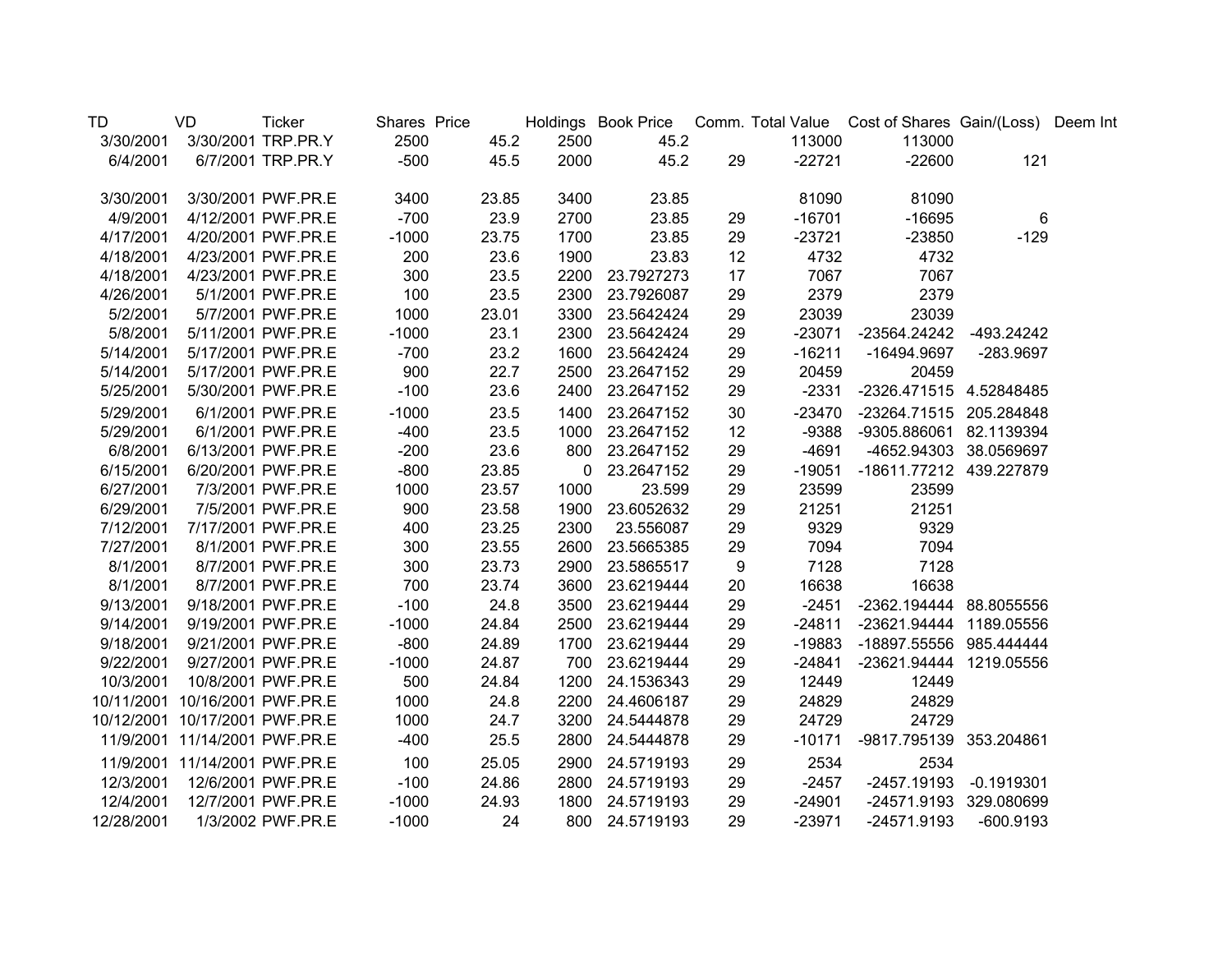| 12/31/2001 | 1/4/2002 PWF.PR.E             | $-300$  | 24.05 |             | 500 24.5719193  | 29          | -7186    | -7371.57579 -185.57579         |       |         |
|------------|-------------------------------|---------|-------|-------------|-----------------|-------------|----------|--------------------------------|-------|---------|
| 4/16/2001  | 4/19/2001 TA.PR.B             | 1000    | 25.65 | 1000        | 25.679          | 29          | 25679    | 25679                          |       |         |
| 4/18/2001  | 4/23/2001 TA.PR.B             | 1000    | 25.5  | 2000        | 25.604          | 29          | 25529    | 25529                          |       | 22.3288 |
| 4/19/2001  | 4/24/2001 TA.PR.B             | 1000    | 25.5  | 3000        | 25.579          | 29          | 25529    | 25529                          |       | 11.1644 |
| 4/20/2001  | 4/25/2001 TA.PR.B             | $-1000$ | 25.51 | 2000        | 25.579          | 29          | $-25481$ | $-25579$                       | -98   | 16.7466 |
| 4/20/2001  | 4/25/2001 TA.PR.B             | 400     | 25.33 |             | 2400 25.5495833 | 29          | 10161    | 10161                          |       | 0.0000  |
| 4/25/2001  | 4/30/2001 TA.PR.B             | $-1000$ | 26    |             | 1400 25.5495833 | 29          | $-25971$ | -25549.58333 421.416667        |       | 66.9863 |
| 5/2/2001   | 5/7/2001 TA.PR.B              | $-1400$ | 25.85 |             | 0 25.5495833    | 42          |          | -36148 -35769.41667 378.583333 |       | 54.7055 |
| 5/9/2001   | 5/14/2001 GWO.PR.E            | 1000    | 22.6  | 1000        | 22.629          | 29          | 22629    | 22629                          |       |         |
| 5/22/2001  | 5/25/2001 GWO.PR.E            | 1000    | 22.75 | 2000        | 22.704          | 29          | 22779    | 22779                          |       |         |
| 5/25/2001  | 5/30/2001 GWO.PR.E            | $-1000$ | 22.98 | 1000        | 22.704          | 29          | $-22951$ | $-22704$                       | 247   |         |
| 5/29/2001  | 6/1/2001 GWO.PR.E             | 1000    | 22.75 | 2000        | 22.7415         | 29          | 22779    | 22779                          |       |         |
| 5/31/2001  | 5/31/2001 GWO.PR.E            | 1400    | 22.9  |             | 3400 22.8067647 | $\mathbf 0$ | 32060    | 32060                          |       |         |
| 6/21/2001  | 6/26/2001 GWO.PR.E            | $-1000$ | 23.25 |             | 2400 22.8067647 | 29          |          | -23221 -22806.76471 414.235294 |       |         |
| 7/10/2001  | 7/13/2001 GWO.PR.E            | 200     | 22.85 |             | 2600 22.8212443 | 29          | 4599     | 4599                           |       |         |
| 7/12/2001  | 7/17/2001 GWO.PR.E            | 1000    | 22.9  | 3600        | 22.8511765      | 29          | 22929    | 22929                          |       |         |
| 7/31/2001  | 8/3/2001 GWO.PR.E             | $-1000$ | 23.45 | 2600        | 22.8511765      | 30          |          | -23420 -22851.17647 568.823529 |       |         |
| 7/31/2001  | 8/3/2001 GWO.PR.E             | $-1000$ | 23.49 |             | 1600 22.8511765 | 30          |          | -23460 -22851.17647 608.823529 |       |         |
| 8/2/2001   | 8/8/2001 GWO.PR.E             | $-1000$ | 23.75 |             | 600 22.8511765  | 29          | $-23721$ | -22851.17647 869.823529        |       |         |
| 8/3/2001   | 8/9/2001 GWO.PR.E             | $-600$  | 23.8  | $\mathbf 0$ | 22.8511765      | 29          | $-14251$ | -13710.70588 540.294118        |       |         |
| 10/29/2001 | 11/1/2001 GWO.PR.E            | 1300    | 23.77 | 1300        | 23.8            | 39          | 30940    | 30940                          |       |         |
| 11/5/2001  | 11/8/2001 GWO.PR.E            | 1000    | 23.79 |             | 2300 23.8082609 | 29          | 23819    | 23819                          |       |         |
|            | 11/9/2001 11/14/2001 GWO.PR.E | 1000    | 23.8  |             | 3300 23.8145455 | 29          | 23829    | 23829                          |       |         |
| 11/29/2001 | 12/4/2001 GWO.PR.E            | $-1000$ | 23.8  |             | 2300 23.8145455 | 29          | $-23771$ | -23814.54545 -43.545455        |       |         |
| 12/3/2001  | 12/6/2001 GWO.PR.E            | $-1000$ | 23.8  |             | 1300 23.8145455 | 30          |          | -23770 -23814.54545 -44.545455 |       |         |
| 12/3/2001  | 12/6/2001 GWO.PR.E            | $-1300$ | 23.8  |             | 0 23.8145455    | 39          | $-30901$ | -30958.90909 -57.909091        |       |         |
| 5/28/2001  | 5/31/2001 W.PR.H              | 1000    | 22.81 | 1000        | 22.839          | 29          | 22839    | 22839                          |       |         |
| 5/30/2001  | 6/4/2001 W.PR.H               | $-400$  | 23.6  | 600         | 22.839          | 29          | $-9411$  | $-9135.6$                      | 275.4 |         |
| 5/31/2001  | 5/31/2001 W.PR.H              | 200     | 22.69 | 800         | 22.80175        | $\mathbf 0$ | 4538     | 4538                           |       |         |
| 6/4/2001   | 6/7/2001 W.PR.H               | 500     | 22.5  | 1300        | 22.708          | 29          | 11279    | 11279                          |       |         |
| 6/5/2001   | 6/8/2001 W.PR.H               | $-200$  | 23.2  | 1100        | 22.708          | 29          | $-4611$  | $-4541.6$                      | 69.4  |         |
| 6/15/2001  | 6/20/2001 W.PR.H              | 200     | 23.16 |             | 1300 22.7998462 | 29          | 4661     | 4661                           |       |         |
| 6/18/2001  | 6/21/2001 W.PR.H              | 1000    | 23.18 |             | 2300 22.9777391 | 29          | 23209    | 23209                          |       |         |
| 6/19/2001  | 6/22/2001 W.PR.H              | 900     | 23.2  |             | 3200 23.0493125 | 29          | 20909    | 20909                          |       |         |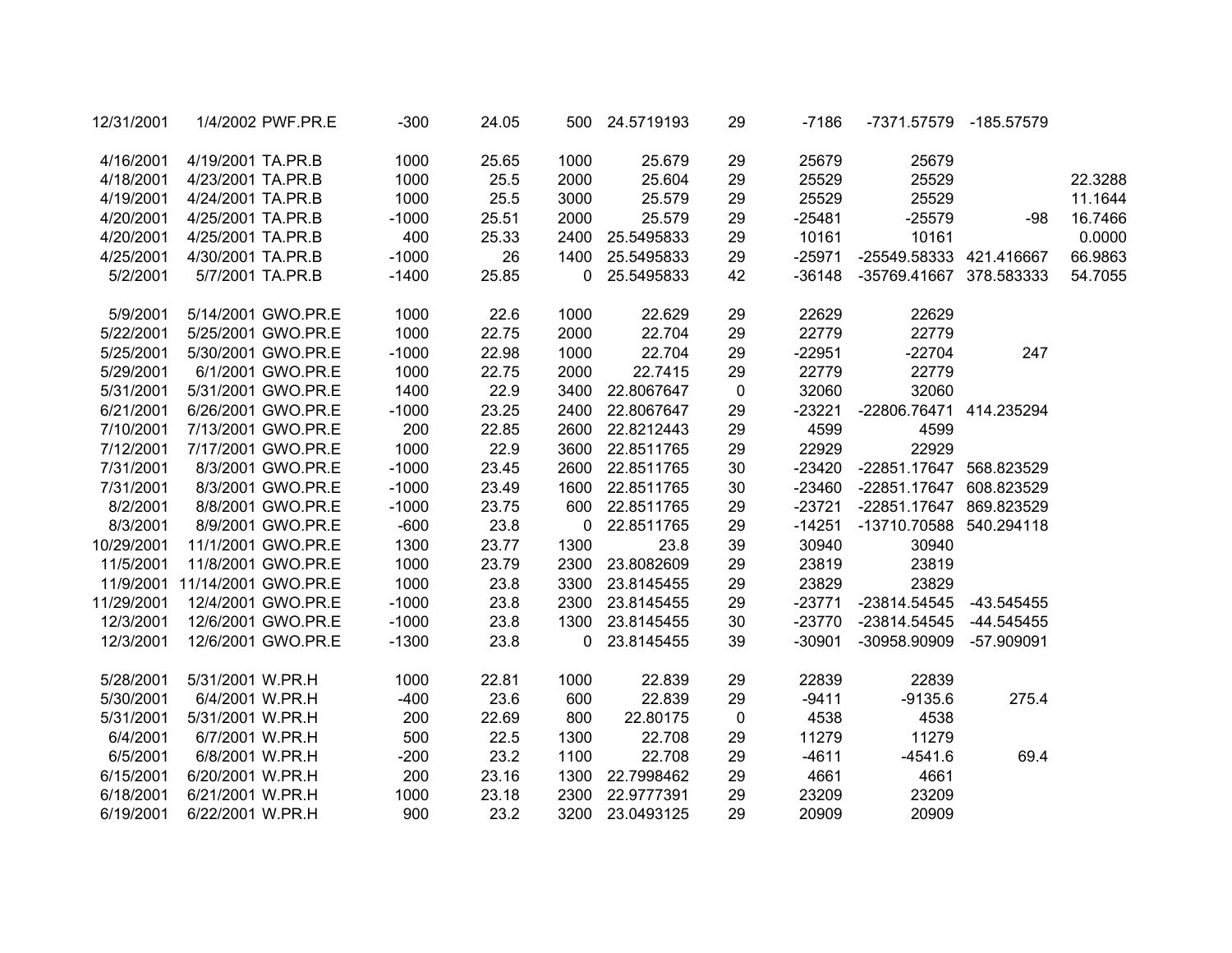| 6/27/2001  | 7/3/2001 W.PR.H                |                    | $-1000$ | 23.65 | 2200         | 23.0493125     | 30   | $-23620$ | -23049.3125             | 570.6875     |
|------------|--------------------------------|--------------------|---------|-------|--------------|----------------|------|----------|-------------------------|--------------|
| 6/27/2001  | 7/3/2001 W.PR.H                |                    | 200     | 23.15 | 2400         | 23.0697865     | 29   | 4659     | 4659                    |              |
| 6/27/2001  | 7/3/2001 W.PR.H                |                    | $-600$  | 23.65 | 1800         | 23.0697865     | 18   | $-14172$ | -13841.87188 330.128125 |              |
| 7/9/2001   | 7/12/2001 W.PR.H               |                    | $-900$  | 23.6  | 900          | 23.0697865     | 29   | $-21211$ | -20762.80781 448.192188 |              |
| 7/11/2001  | 7/16/2001 W.PR.H               |                    | $-800$  | 23.95 | 100          | 23.0697865     | 29   | $-19131$ | -18455.82917 675.170833 |              |
| 7/31/2001  | 8/3/2001 W.PR.H                |                    | 100     | 23.52 | 200          | 23.4398932     | 29   | 2381     | 2381                    |              |
| 8/2/2001   | 8/8/2001 W.PR.H                |                    | 600     | 23.6  | 800          | 23.5824733     | 18   | 14178    | 14178                   |              |
| 8/2/2001   | 8/8/2001 W.PR.H                |                    | 1000    | 23.83 | 1800         | 23.7366548     | 30   | 23860    | 23860                   |              |
| 8/7/2001   | 8/10/2001 W.PR.H               |                    | 500     | 23.57 | 2300         | 23.7130342     | 29   | 11814    | 11814                   |              |
| 8/9/2001   | 8/14/2001 W.PR.H               |                    | 500     | 23.89 | 2800         | 23.7498138     | 14.5 | 11959.5  | 11959.5                 |              |
| 8/9/2001   | 8/14/2001 W.PR.H               |                    | 500     | 23.9  | 3300         | 23.7769632     | 14.5 | 11964.5  | 11964.5                 |              |
| 8/14/2001  | 8/17/2001 W.PR.H               |                    | $-800$  | 23.89 | 2500         | 23.7769632     | 29   | $-19083$ | -19021.57058            | 61.4294192   |
| 8/24/2001  | 8/29/2001 W.PR.H               |                    | 1000    | 23.93 | 3500         | 23.8289737     | 29   | 23959    | 23959                   |              |
| 8/28/2001  | 8/31/2001 W.PR.H               |                    | $-400$  | 23.9  | 3100         | 23.8289737     | 29   | $-9531$  | -9531.589493            | $-0.5894931$ |
| 9/20/2001  | 9/25/2001 W.PR.H               |                    | $-1000$ | 24.5  | 2100         | 23.8289737     | 29   | $-24471$ | -23828.97373 642.026267 |              |
| 9/26/2001  | 10/1/2001 W.PR.H               |                    | $-1000$ | 24.8  | 1100         | 23.8289737     | 30   | -24770   | -23828.97373 941.026267 |              |
| 9/26/2001  | 10/1/2001 W.PR.H               |                    | $-1100$ | 24.8  | $\mathbf 0$  | 23.8289737     | 30   | $-27250$ | $-26211.87111$          | 1038.12889   |
|            | 11/27/2001 11/30/2001 W.PR.H   |                    | 500     | 23.88 | 500          | 23.928         | 24   | 11964    | 11964                   |              |
|            | 11/27/2001 11/30/2001 W.PR.H   |                    | 100     | 23.9  | 600          | 23.9316667     | 5    | 2395     | 2395                    |              |
| 11/29/2001 | 12/4/2001 W.PR.H               |                    | 300     | 23.85 | 900          | 23.9366667     | 29   | 7184     | 7184                    |              |
| 11/30/2001 | 12/5/2001 W.PR.H               |                    | 1000    | 23.9  | 1900         | 23.9326316     | 29   | 23929    | 23929                   |              |
| 12/3/2001  | 12/6/2001 W.PR.H               |                    | 600     | 23.7  | 2500         | 23.8884        | 29   | 14249    | 14249                   |              |
|            | 12/5/2001 12/10/2001 W.PR.H    |                    | 1000    | 23.54 | 3500         | 23.7971429     | 29   | 23569    | 23569                   |              |
|            | 12/5/2001 12/10/2001 W.PR.H    |                    | 1000    | 23.54 | 4500         | 23.7468889     | 31   | 23571    | 23571                   |              |
|            | 12/13/2001 12/18/2001 W.PR.H   |                    | $-1000$ | 23.5  | 3500         | 23.7468889     | 30   | -23470   | -23746.88889            | -276.88889   |
|            | 12/13/2001 12/18/2001 W.PR.H   |                    | $-400$  | 23.85 | 3100         | 23.7468889     | 12   | $-9528$  | -9498.755556 29.2444444 |              |
|            | 12/17/2001 12/20/2001 W.PR.H   |                    | $-800$  | 23.5  | 2300         | 23.7468889     | 29   | $-18771$ | -18997.51111 -226.51111 |              |
| 5/30/2001  |                                | 6/4/2001 SXT.PR.A  | 600     | 24.5  |              | 600 24.5483333 | 29   | 14729    | 14729                   |              |
| 6/5/2001   |                                | 6/8/2001 SXT.PR.A  | $-600$  | 24.8  | $\mathbf{0}$ | 24.5483333     | 29   | $-14851$ | $-14729$                | 122          |
| 6/7/2001   |                                | 6/12/2001 SXT.PR.A | 500     | 24.4  | 500          | 24.458         | 29   | 12229    | 12229                   |              |
| 6/13/2001  |                                | 6/18/2001 SXT.PR.A | $-500$  | 24.85 | $\mathbf 0$  | 24.458         | 29   | $-12396$ | $-12229$                | 167          |
| 9/14/2001  |                                | 9/19/2001 SXT.PR.A | 1000    | 24.75 | 1000         | 24.779         | 29   | 24779    | 24779                   |              |
| 9/19/2001  |                                | 9/24/2001 SXT.PR.A | 1000    | 24.8  | 2000         | 24.8045        | 30   | 24830    | 24830                   |              |
| 9/19/2001  |                                | 9/24/2001 SXT.PR.A | 1000    | 24.8  | 3000         | 24.813         | 30   | 24830    | 24830                   |              |
| 10/3/2001  |                                | 10/8/2001 SXT.PR.A | $-1000$ | 25.1  | 2000         | 24.813         | 29   | $-25071$ | $-24813$                | 258          |
|            | 10/11/2001 10/16/2001 SXT.PR.A |                    | $-1000$ | 25.35 | 1000         | 24.813         | 30   | $-25320$ | $-24813$                | 507          |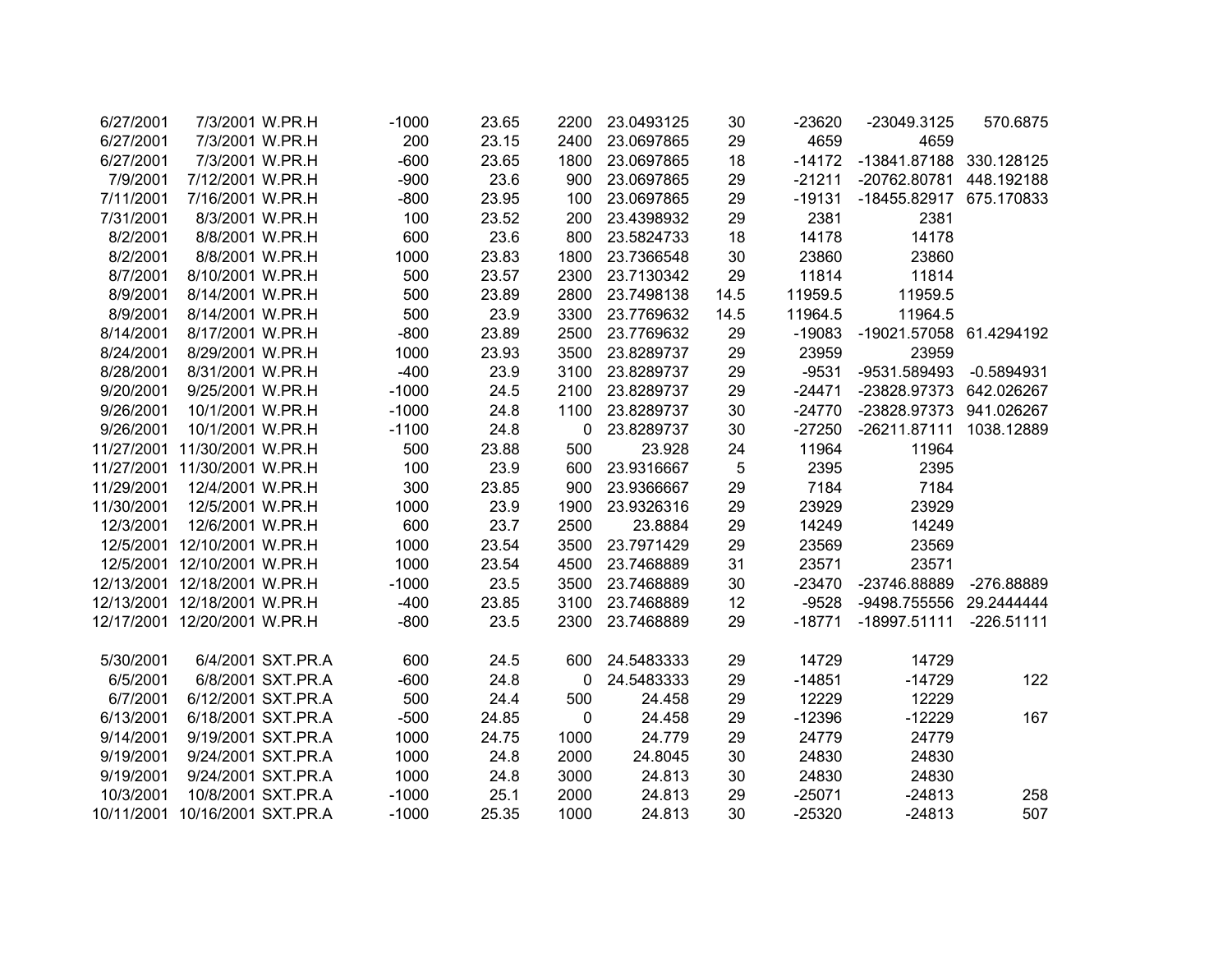|           | 10/11/2001 10/16/2001 SXT.PR.A |                                | $-1000$ | 25.35 | 0              | 24.813          | 30           | $-25320$ | $-24813$                       | 507   |          |
|-----------|--------------------------------|--------------------------------|---------|-------|----------------|-----------------|--------------|----------|--------------------------------|-------|----------|
| 9/20/2001 |                                | 9/25/2001 BNN.PR.H             | 1000    | 24.9  | 1000           | 24.929          | 29           | 24929    | 24929                          |       |          |
| 9/27/2001 |                                | 10/1/2001 BNN.PR.H             | 900     | 24.95 |                | 1900 24.9542105 | 29           | 22484    | 22484                          |       |          |
| 9/28/2001 |                                | 10/2/2001 BNN.PR.H             | 900     | 24.95 |                | 2800 24.9632143 | 29           | 22484    | 22484                          |       |          |
|           | 10/19/2001 10/24/2001 BNN.PR.H |                                | $-1000$ | 25.7  |                | 1800 24.9632143 | 29           | $-25671$ | -24963.21429 707.785714        |       |          |
|           | 10/24/2001 10/29/2001 BNN.PR.H |                                | $-1000$ | 25.84 |                | 800 24.9632143  | 30           | $-25810$ | -24963.21429 846.785714        |       |          |
|           | 10/24/2001 10/29/2001 BNN.PR.H |                                | $-800$  | 25.9  | $\overline{0}$ | 24.9632143      | 24           | -20696   | -19970.57143 725.428571        |       |          |
|           | 12/5/2001 12/10/2001 BNN.PR.H  |                                | 100     | 25.15 | 100            | 25.44           | 29           | 2544     | 2544                           |       |          |
|           | 10/9/2001 10/12/2001 IGI.PR.A  |                                | 1000    | 25.52 | 1000           | 25.549          | 29           | 25549    | 25549                          |       |          |
|           | 10/15/2001 10/18/2001 IGI.PR.A |                                | $-1000$ | 25.82 | $\mathbf 0$    | 25.549          | 29           | $-25791$ | $-25549$                       | 242   |          |
|           | 10/15/2001 10/18/2001 BNA.PR.A |                                | 1000    | 25.65 | 1000           | 25.679          | 29           | 25679    | 25679                          |       |          |
|           | 10/16/2001 10/19/2001 BNA.PR.A |                                | $-400$  | 25.9  | 600            | 25.679          | 29           | $-10331$ | $-10271.6$                     | 59.4  |          |
|           | 10/17/2001 10/22/2001 BNA.PR.A |                                | $-200$  | 25.86 | 400            | 25.679          | 29           | $-5143$  | $-5135.8$                      | 7.2   |          |
|           | 10/24/2001 10/29/2001 BNA.PR.A |                                | 100     | 25.7  | 500            | 25.7412         | 29           | 2599     | 2599                           |       |          |
|           | 10/25/2001 10/30/2001 BNA.PR.A |                                | 1000    | 25.7  |                | 1500 25.7330667 | 29           | 25729    | 25729                          |       |          |
|           | 11/8/2001 11/13/2001 BNA.PR.A  |                                | $-400$  | 26.2  | 1100           | 25.7330667      | 12           |          | -10468 -10293.22667 174.773333 |       |          |
|           | 11/12/2001 11/15/2001 BNA.PR.A |                                | $-100$  | 26.05 | 1000           | 25.7330667      | $\mathbf{3}$ |          | -2602 -2573.306667 28.6933333  |       |          |
|           | 11/12/2001 11/15/2001 BNA.PR.A |                                | $-500$  | 26.15 |                | 500 25.7330667  | 15           |          | -13060 -12866.53333 193.466667 |       |          |
|           | 12/4/2001  12/7/2001 BNA.PR.A  |                                | $-500$  | 25.74 |                | 0 25.7330667    | 29           | -12841   | -12866.53333 -25.533333        |       |          |
|           | 10/24/2001 10/29/2001 CM.PR.P  |                                | 1000    | 24.91 | 1000           | 24.94           | 30           | 24940    | 24940                          |       |          |
|           | 10/24/2001 10/29/2001 CM.PR.P  |                                | 1000    | 24.91 | 2000           | 24.94           | 30           | 24940    | 24940                          |       |          |
| 11/1/2001 | 11/6/2001 CM.PR.P              |                                | $-1500$ | 25.25 | 500            | 24.94           | 45           | $-37830$ | $-37410$                       | 420   |          |
| 11/1/2001 | 11/6/2001 CM.PR.P              |                                | $-500$  | 25.2  | $\mathbf 0$    | 24.94           | 15           | $-12585$ | $-12470$                       | 115   |          |
| 12/3/2001 | 12/6/2001 TA.PR.C              |                                | 1000    | 24.95 | 1000           | 25.04           | 90           | 25040    | 25040                          |       |          |
| 12/3/2001 | 12/6/2001 TA.PR.C              |                                | 1000    | 25    | 2000           | 25.02           | $\mathbf 0$  | 25000    | 25000                          |       | 0.0000   |
| 12/3/2001 | 12/6/2001 TA.PR.C              |                                | 1000    | 25    |                | 3000 25.0133333 | $\mathbf 0$  | 25000    | 25000                          |       | 0.0000   |
|           | 12/21/2001 12/28/2001 TA.PR.C  |                                | $-1000$ | 24.79 |                | 2000 25.0133333 | 29           | -24761   | -25013.33333 -252.33333        |       | 368.4247 |
|           | 12/21/2001 12/28/2001 TA.PR.C  |                                | $-1000$ | 24.85 | 1000           | 25.0133333      | 29           | $-24821$ | -25013.33333 -192.33333        |       | 0.0000   |
|           | 12/21/2001 12/28/2001 TA.PR.C  |                                | $-700$  | 24.85 |                | 300 25.0133333  | $\mathbf 0$  |          | -17395 -17509.33333 -114.33333 |       | 0.0000   |
|           | 12/21/2001 12/28/2001 TA.PR.C  |                                | $-300$  | 24.81 |                | 0 25.0133333    | 32           | $-7411$  | $-7504$                        | $-93$ | 0.0000   |
|           |                                | 12/20/2001 12/27/2001 POW.PR.B | 1000    | 22.45 | 1000           | 22.479          | 29           | 22479    | 22479                          |       |          |